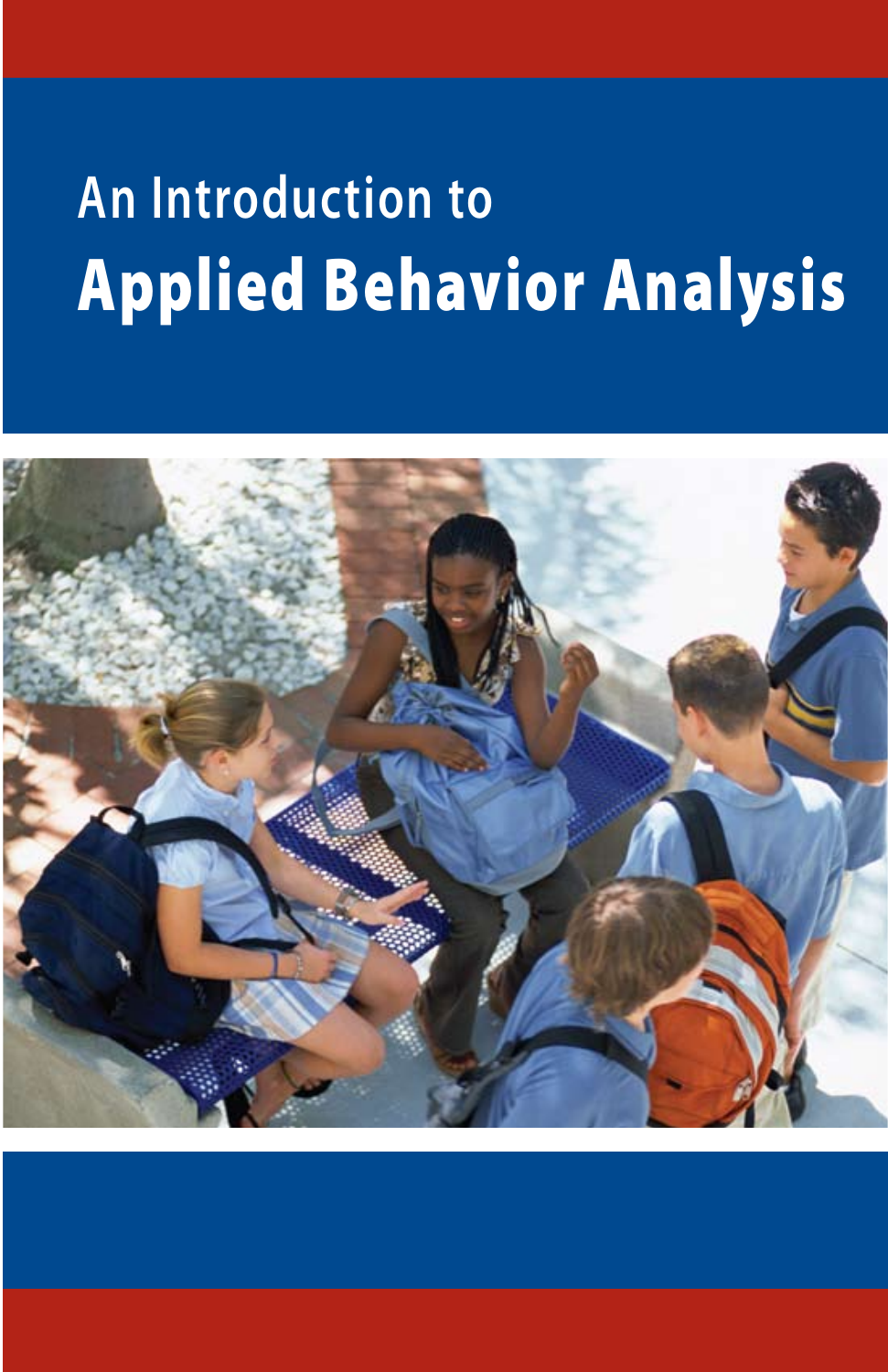## **An Introduction to Applied Behavior Analysis**

Teachers use Applied Behavior Analysis (ABA) principles to:

- **•** Provide effective individual and group instruction;
- **•** Manage classroom behavior;
- **•** Reduce individual behavior problems and teach replacement behaviors; and
- **•** Teach basic communication and language skills.

ABA is used to address behaviors in both general and special education settings.

## What is ABA?

ABA is a scientific approach to behavior. Its principles are used to change and improve behaviors. The effectiveness of these principles has been confirmed by many experimental studies and can be applied in a variety of ways with different types of people – infants to adults.

By analyzing the relationship between the antecedent (what happened before the behavior occurred), the behavior (what behavior actually occurred), and the consequence (what happened after the behavior occurred), educators or educational teams (teachers, principals, counselors, therapists) can begin to develop a comprehensive plan for changing behavior.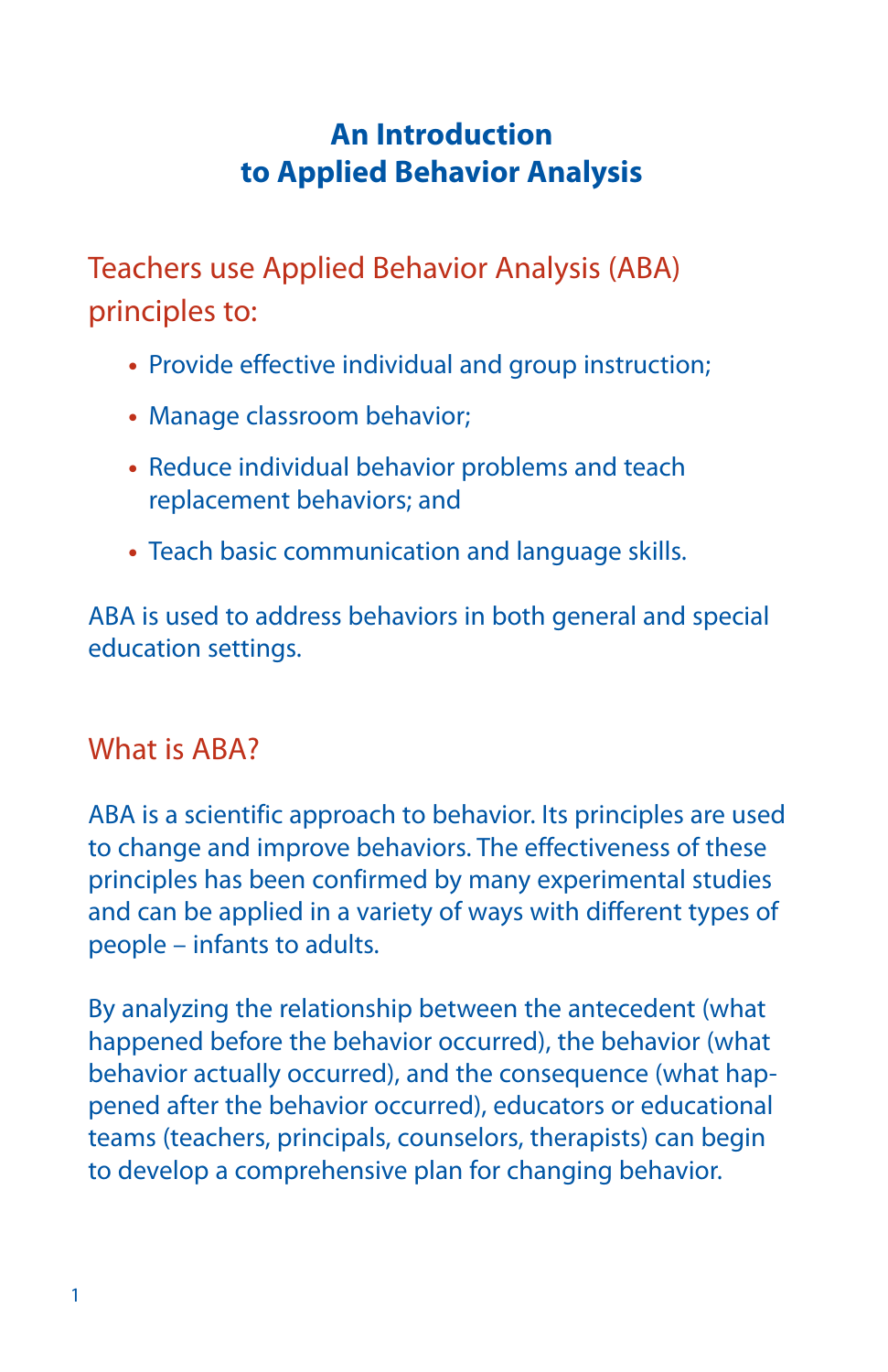An essential element of ABA involves analyzing the function of the behavior (the purpose the behavior serves). A behavior's function can be categorized in two ways: to get something or to avoid something. Determining the function of the behavior is essential in designing an effective plan for behavior change. Knowing why a behavior is occurring helps educators choose an intervention that will eliminate or change that behavior.

The following example illustrates the relationship between the antecedent, the behavior, the consequence, and the function:

During math class, a teacher presents a new strategy and gives an assignment for students to complete independently (antecedent). David is having difficulty with the assignment, so he:

- a) Asks the teacher if he can use the bathroom,
- b) Tells the teacher he doesn't feel well, or
- c) Punches the student next to him.

(behavior)

The teacher responds to David's behavior by:

a) Sending him to the bathroom,

- b) Sending him to the nurse, or
- c) Sending him to the principal's office.

(consequence)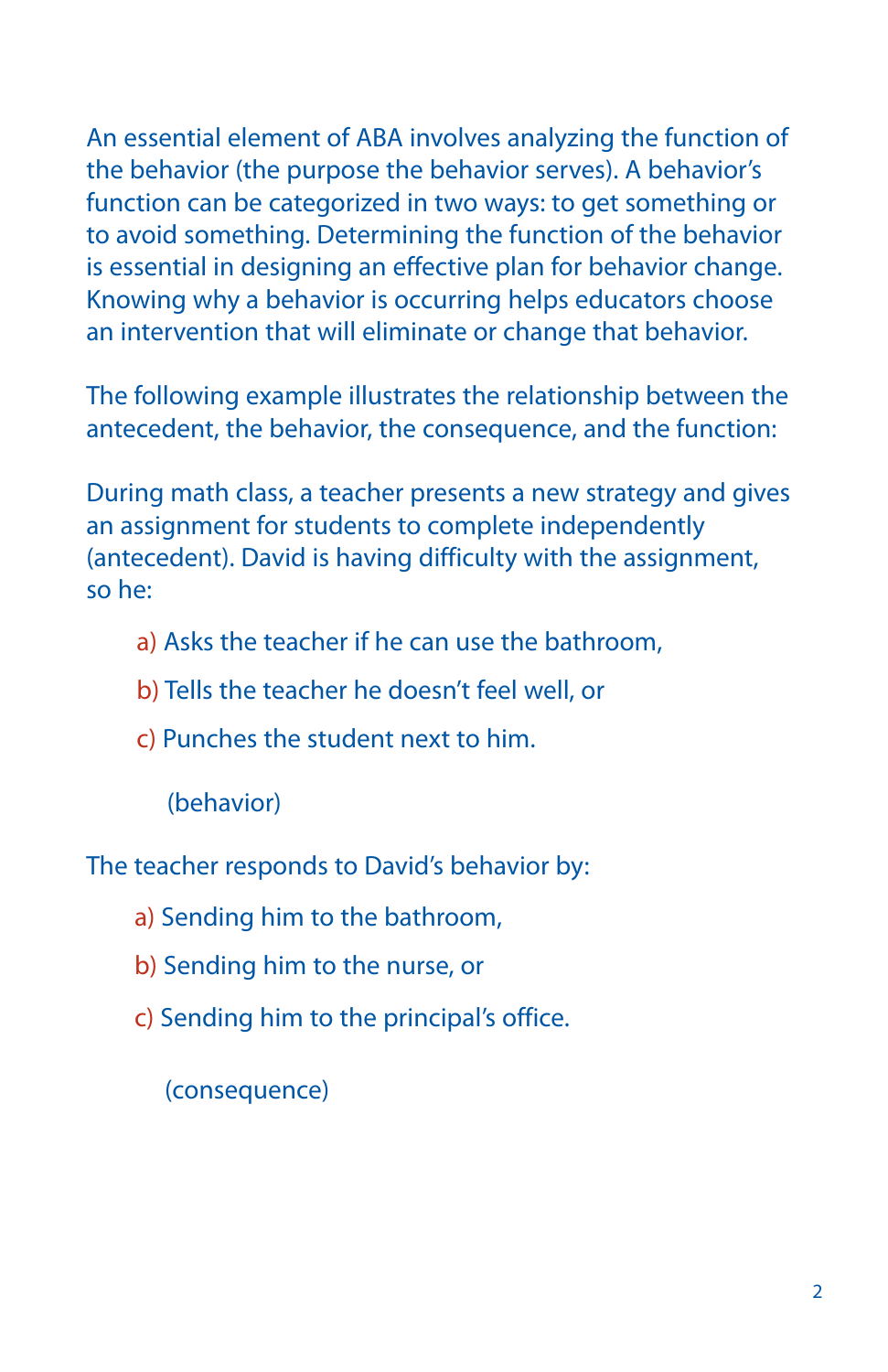It can be hypothesized that avoiding a difficult task (in this case by leaving the classroom) is the function of David's behavior.

## How is ABA used in education?

ABA principles and procedures can be used with all students to provide positive reinforcement, to teach and maintain appropriate behaviors, and to provide immediate feedback during instruction.

ABA principles and procedures are also used to help students whose behaviors interfere with their learning or the learning of others. This involves identifying the problem behavior, observing and measuring the behavior, developing a comprehensive plan to change the behavior, and monitoring the behavior to make sure the plan is working.

Identifying, Observing, and Measuring Behavior

An educational team (for example, the student's teacher, the principal, the guidance counselor, the school psychologist, the speech therapist) collects specific, observable, and measurable information regarding the problem behavior. To collect specific, observable, and measurable data, the team must define the behavior. For example, it would be difficult to collect reliable data on what might be described as "tired" or "lazy" behavior. Each team member may have a different idea of what "tired" or "lazy" behavior looks like. To be observable and measurable, the behavior must have a specific definition such as, "The student puts his head down on his desk and closes his eyes." In this way, each team member can observe this behavior and measure how many times he puts his head down and the length of time he keeps his head down. The educational team collects observable and measurable information about the antecedent, behavior, consequence, and function of the problem behavior.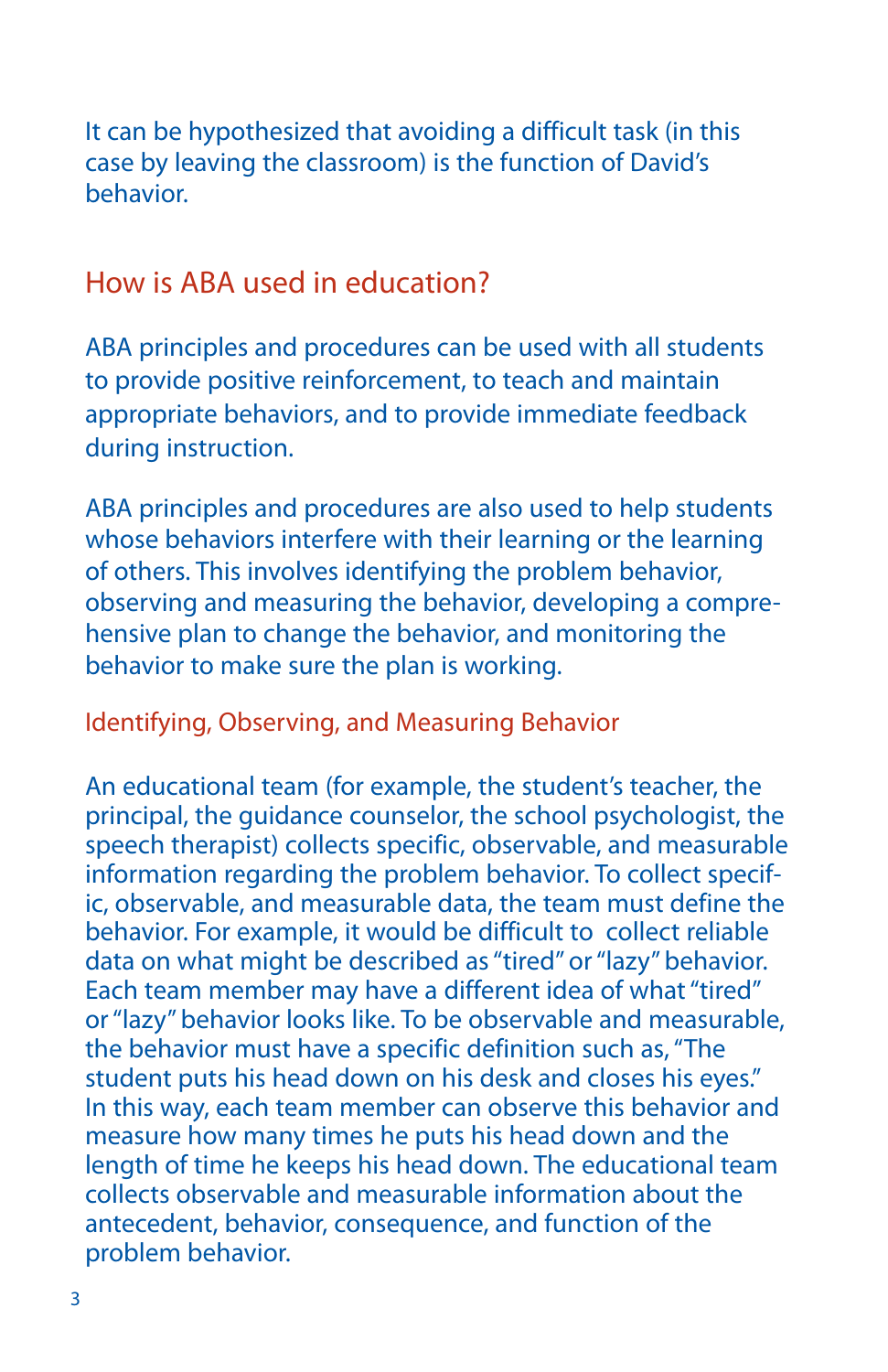## Developing a Comprehensive Plan

The team can then begin to develop a comprehensive plan. A comprehensive plan addresses all the component areas (antecedent, behavior, consequence, and function) and provides strategies for:

- **•** Managing the environment prior to the occurrence of the behavior,
- **•** Reinforcing appropriate behaviors and reducing inappropriate behaviors,
- **•** Teaching new skills, and
- **•** Adapting instruction and student tasks for success.

## Monitoring the Student's Behavior

Once the plan has been implemented, the team monitors the student's behavior by regularly collecting data. This data is recorded and presented on a graph to see whether the intervention is working (the student's behavior is changing), or whether the plan needs an adjustment or another intervention.

## Are there different educational approaches that use the principles of ABA?

There are many methods used to educate students that are based on the principles of ABA. These include:

**•** Direct Instruction – This explicit teaching method is used to accelerate student learning by the design and delivery of instruction. It is fast-paced and provides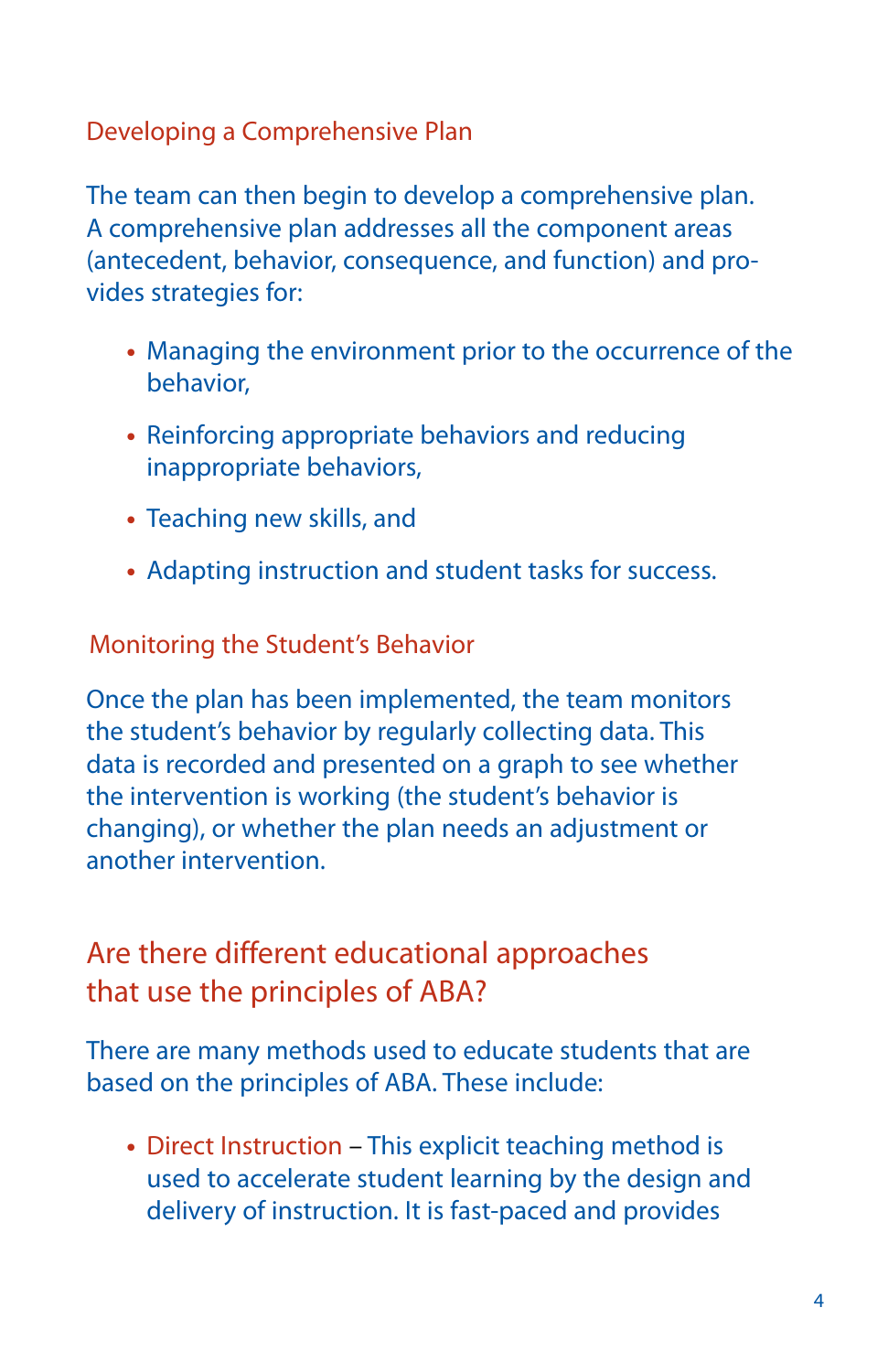intense interaction between students and teacher with multiple practice opportunities. The student is provided with immediate feedback regarding correctness of response accompanied by verbal praise for correct responses. In this approach, the task demand is the "antecedent," the student response is the "behavior," and praise or corrective feedback is the "consequence."

- **•** Discrete Trial Teaching This method views each behavior as a series of discrete skills. Each skill is sequentially taught in a one-to-one format using a system of cues, drills, and rewards. This instructional style emphasizes the breakdown of skills or behaviors into simple, manageable steps with the targeted skill or behavior systematically reached through prompting, chaining (combining simple behaviors to form a complex behavior), and reinforcement of the steps.
- **•** Precision Teaching This strategy is used to build skill fluency once mastery is achieved. Fluency-based instruction focuses on building speed and accuracy to accelerate student achievement. Student behavior or skill development is monitored on a chart that allows the instructor to record several months' progress on one page.
- **•** The Analysis of Verbal Behavior This is an extension of the principles of applied behavior analysis to communication. This analysis is used to determine the function of language based upon the student's use of vocalizations, signs, or other augmentative systems. The use of this analysis is helpful in determining under what conditions a child is likely to use certain words and can also guide the development of programs to help children learn to use language effectively for a variety of purposes.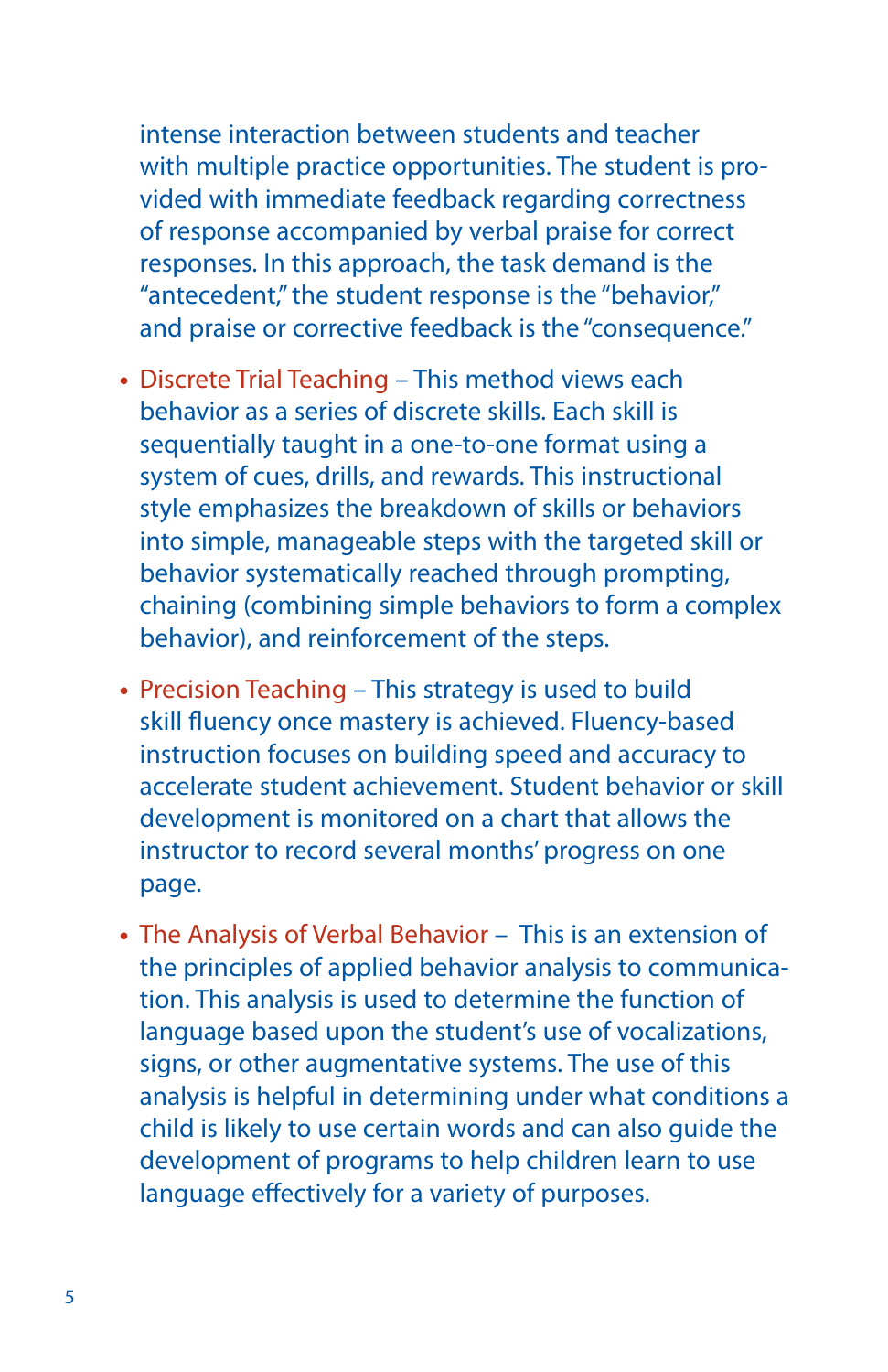## **ABA Resources**

#### **Behavior Analyst Certification Board** www.bacb.com

This website provides information about certification programs available nationally and internationally for those seeking to become Board Certified Behavior Analysts, as well as information for consumers interested in finding professionals in the field.

#### **B.F. Skinner Foundation**

www.bfskinner.org

This website provides resources for those seeking information about the science of behavior. Links to an online self-instruction course are provided.

#### **Cambridge Center for Behavioral Studies**

www.behavior.org

This website provides information and resources related to many aspects of behavior, including information about how to manage and change behavior in the home, school, and workplace.

#### **Journal of Applied Behavior Analysis**

seab.envmed.rochester.edu/jaba

The primary journal for the field of Applied Behavior Analysis provides articles on current scientific research.

#### **Parentbooks**

www.parentbooks.ca/Booklists.htm

This website provides extensive lists of resources in a variety of interest areas for both parents and professionals.

#### **Pennsylvania Training and Technical Assistance Network (PaTTAN)** www.pattan.net

The Behavior and Autism sections of this website have links to many websites related to behavior analysis and autism topics.